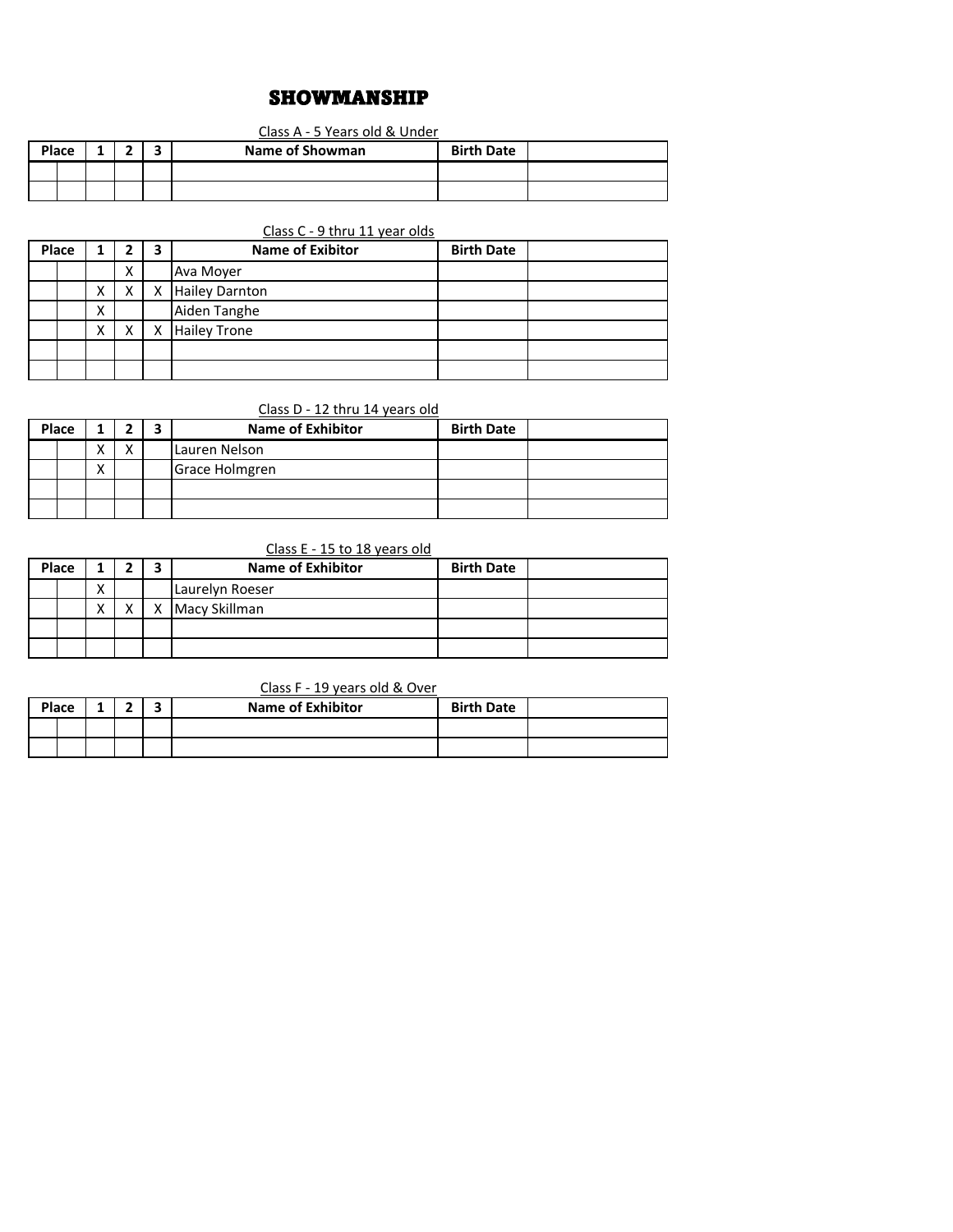# WETHERS

### Class G - Prospect Wethers, 0-5 mos

| Place |   |   | 3 | Name of Goat                          | <b>Birth Date</b> | <b>Exhibitor</b> |
|-------|---|---|---|---------------------------------------|-------------------|------------------|
|       | x | X | Χ | Pygmy Goats By T.J. Owen              | 9/5/2014          | Darnton          |
|       |   | x | x | Pygmy Goats by T.J. Orion's Belt      | 1/4/2022          | Darnton          |
|       |   | x |   | <b>Maccario Minis Charlie Daniels</b> | 4/10/2022         | Maccario         |
|       |   | x |   | <b>Maccario Minis Hank Williams</b>   | 3/1/2022          | Maccario         |
|       | X | x | х | Destined 2 Be Captain Jack            | 2/22/2022         | Messina          |
|       |   | x | x | Valle Verde D.A.'s Navarre            | 3/15/2022         | Miller, G        |
|       | x | x | х | Pygmy Goats By T.J. Hercules II       | 3/5/2022          | Trone            |
|       |   |   |   |                                       |                   |                  |
|       |   |   |   |                                       |                   |                  |

### Class H - Baby Wethers, 0-3 mos

| Place |  |  | - | <b>Name of Goat</b> | <b>Birth Date</b> | <b>Exhibitor</b> |
|-------|--|--|---|---------------------|-------------------|------------------|
|       |  |  |   |                     |                   |                  |
|       |  |  |   |                     |                   |                  |
|       |  |  |   |                     |                   |                  |

Class I - Junior Wethers, 3-6 mos

| Place |  |  | Name of Goat            | <b>Birth Date</b>  | <b>Exhibitor</b> |
|-------|--|--|-------------------------|--------------------|------------------|
|       |  |  | Fair View Talkin' Trash | 12/31/2021 Pursley |                  |
|       |  |  |                         |                    |                  |
|       |  |  |                         |                    |                  |

Class J - Intermediate Wethers, 6-9 mos

| Place |                                    |   |   | 3                  | Name of Goat                       | <b>Birth Date</b> | <b>Exhibitor</b> |
|-------|------------------------------------|---|---|--------------------|------------------------------------|-------------------|------------------|
|       | X   Fox Haven's Stormy Wether<br>Χ |   |   | 10/24/2021 Darnton |                                    |                   |                  |
|       |                                    |   | x | x                  | Three Goats Gruff & Co Brees       | 11/18/2021 Heflin |                  |
|       |                                    |   | х |                    | <b>Country Critters Dayne</b>      | 8/24/2021 Nelson  |                  |
|       |                                    | χ |   | X                  | Pygmy Goats By T.J. Tick Tock Croc | 9/24/2021 Trone   |                  |
|       |                                    |   |   |                    |                                    |                   |                  |
|       |                                    |   |   |                    |                                    |                   |                  |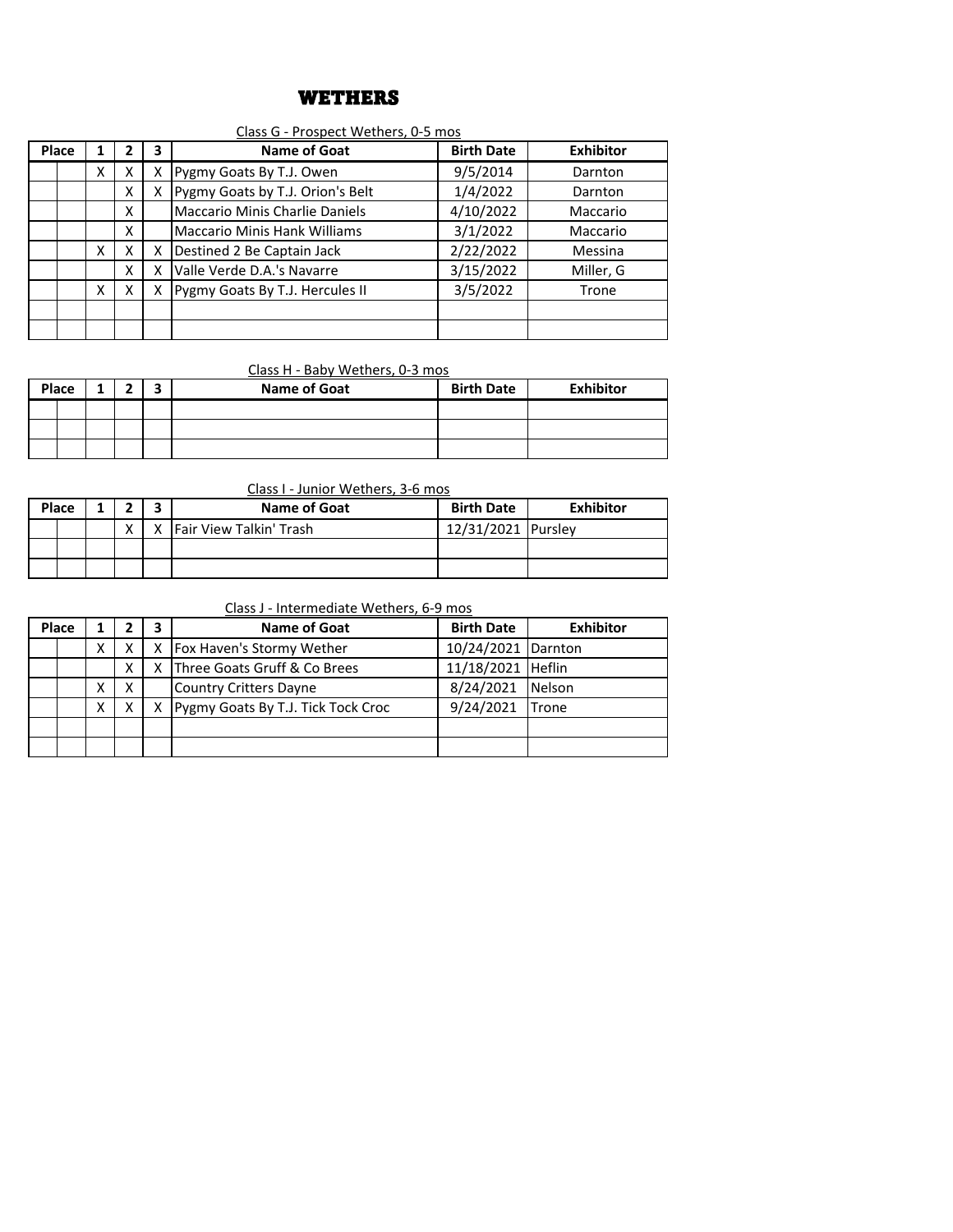|  | Class K - Senior Wethers, 9-12 mos |  |
|--|------------------------------------|--|
|  |                                    |  |

| Place |  |              |              | Name of Goat        | <b>Birth Date</b> | <b>Exhibitor</b> |
|-------|--|--------------|--------------|---------------------|-------------------|------------------|
|       |  | $\mathbf{v}$ | $\checkmark$ | Haleys Comet Pistol | 5/24/2021         | Rickel           |
|       |  |              |              |                     |                   |                  |
|       |  |              |              |                     |                   |                  |

Class L - Junior Yearling Wethers, 12-18 mos

| Place | 1 | $\overline{2}$ | 3 | <b>Name of Goat</b>              | <b>Birth Date</b> | <b>Exhibitor</b> |
|-------|---|----------------|---|----------------------------------|-------------------|------------------|
|       |   |                | X | Cobbs Cribbs Dobby the House Elf | 5/19/2021         | Cobb             |
|       | X | X              | X | Flying Turtle's Guilty Grinder   | 5/4/2021          | Darnton          |
|       | x | X              | X | Valle Verde TKO's Nicholas       | 4/8/2021          | Darnton          |
|       |   | X              |   | <b>Blazin' Pygmies Parker</b>    | 3/9/2021          | Emerson          |
|       | x | X              |   | Blazin' Pygmies Little Jack      | 3/6/2021          | Holmgren         |
|       | x | X              |   | Valle Verde Apollo's Ellis       | 3/10/2021         | Holmgren         |
|       | X | X              | X | Valkyries' Lyrical Lusitain      | 2/14/2021         | Keisker          |
|       |   | X              | X | Flying Turtle's Gotta Good Gizmo | 4/22/2021         | Keisker          |
|       |   | X              | x | lFair View A Kiss Is Just A Kiss | 3/20/2021         | Keith            |
|       |   | X              | x | <b>Fair View Birthday Suit</b>   | 3/18/2021         | Keith            |
|       | x |                |   | Destined 2 Be Chance the Wave    | 11/28/2020        | Messina          |
|       | X |                |   | Destined 2 Be Irish Boomer       | 11/30/2020        | Messina          |
|       |   | X              | x | Fox Haven's Kodachrome           | 2/23/2021         | Miller, K&G      |
|       |   | X              |   | Valkyries' Soul Survivor         | 1/7/2021          | Moyer            |
|       | X | X              |   | Sunnybank Keikis Ivan            | 3/19/2021         | Nelson           |
|       |   | X              | X | Parks' Ark Pygmies Onyx          | 1/16/2021         | Parks            |
|       |   | X              |   | High Caliber Whiskey In The Jar  | 3/31/2021         | Pursley          |
|       |   |                |   |                                  |                   |                  |
|       |   |                |   |                                  |                   |                  |

# Class L b- Junior Yearling Wethers, 12-18 mos Futurity

| Place |  | 3 | <b>Name of Goat</b>             | <b>Birth Date</b> | <b>Exhibitor</b> |
|-------|--|---|---------------------------------|-------------------|------------------|
|       |  | Χ | Blazin' Pygmies Parker          | 3/9/2021          | Emerson          |
|       |  | х | Cobbs Cribs Copernicus          | 3/21/2021         | Cobb             |
|       |  | Χ | Blazin' Pygmies Little Jack     | 3/6/2021          | Holmgren         |
|       |  | χ | Valle Verde Apollo's Ellis      | 3/10/2021         | Holmgren         |
|       |  | x | High Caliber Whiskey In The Jar | 3/31/2021         | Pursley          |
|       |  |   |                                 |                   |                  |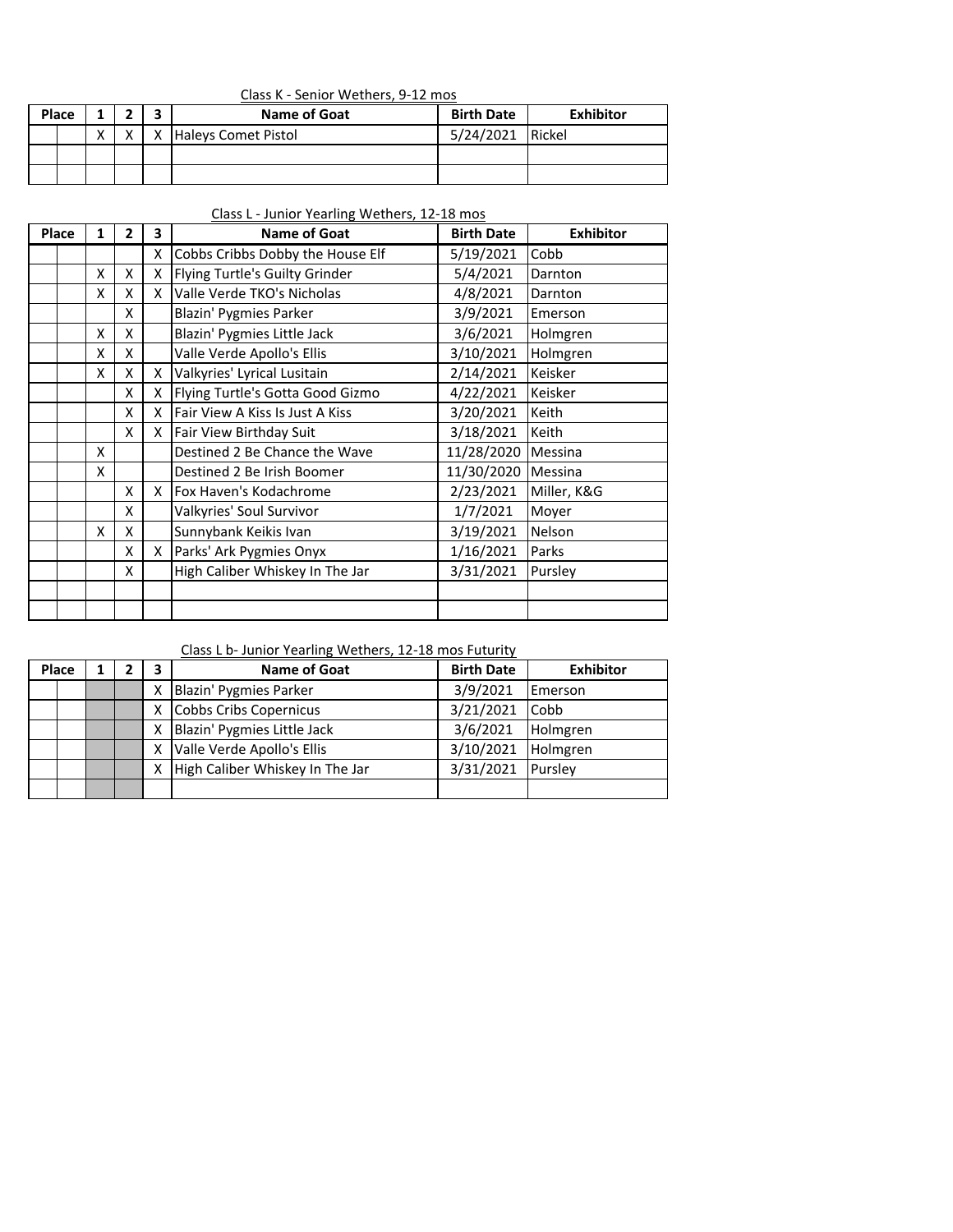|--|

| Place |   |   | <b>Name of Goat</b>                 | <b>Birth Date</b> | Exhibitor      |
|-------|---|---|-------------------------------------|-------------------|----------------|
|       | X |   | X Bloomin' Pygmies Road Rage        | 7/1/2020          | <b>Messina</b> |
|       |   | X | X   Purdie's Precious Pygmies Dixon | 8/16/2020         | <b>IPurdie</b> |
|       |   |   |                                     |                   |                |
|       |   |   |                                     |                   |                |

### Class N - Two to Three year old Wethers

| Place |   |   | 3 | <b>Name of Goat</b>                        | <b>Birth Date</b> | <b>Exhibitor</b> |
|-------|---|---|---|--------------------------------------------|-------------------|------------------|
|       | x | X | x | Royal Pygmies Lil Irish Prince             | 1/29/2020 Lown    |                  |
|       | x | X |   | Twilight Ranch Metallic Man                | 3/29/2020 Nelson  |                  |
|       | x |   |   | Flying Turtle's Brilliant Dance With Mr. D | 1/7/2020          | Tanghe           |
|       |   | x | x | High Caliber Got Your Six                  | 2/8/2020          | Pursley          |
|       |   | X | x | LegenDairy Pygmies Oakwood Pert            | 1/11/2020         | Parks            |
|       |   | x |   | Little Eden's Marco                        | 2/23/2020         | Maccario         |
|       | x | x | x | Destined 2 Be Moose                        | 11/18/2019        | Messina          |
|       |   |   |   |                                            |                   |                  |
|       |   |   |   |                                            |                   |                  |

### Class O - Three to Four Year old Wethers

| <b>Place</b> |              |    | Name of Goat                     | <b>Birth Date</b> | <b>Exhibitor</b> |
|--------------|--------------|----|----------------------------------|-------------------|------------------|
|              | x            | X. | Pygmy Goats By T.J. Keldon       | 3/7/2019          | <b>Heflin</b>    |
|              | $\checkmark$ |    | Blackberry Blossom Willie Taylor | 3/6/2019          | <b>Skillman</b>  |
|              |              |    |                                  |                   |                  |
|              |              |    |                                  |                   |                  |

# Class P - Four Years old & Over

| Place |  |   |   | 3 | <b>Name of Goat</b>               | <b>Birth Date</b> | <b>Exhibitor</b> |
|-------|--|---|---|---|-----------------------------------|-------------------|------------------|
|       |  | Χ | x | x | Little Eden's King Arthur         | 12/31/2013 Lown   |                  |
|       |  | Χ |   | x | Ahsum Pygmies Dust Storm          | 3/2/2018          | Darnton          |
|       |  | Χ | X | x | Haleys Comet Raider               | 11/14/2017        | Keisker          |
|       |  |   | X |   | Rockin Ropers Guard the Kid       | 12/5/2018         | Maccario         |
|       |  | χ | x | x | Fair View Mr. Right Now           | 3/9/2018          | Messina          |
|       |  | X |   |   | Gallopin' Goats Pumpkin Pie Spice | 1/2/2018          | Roeser           |
|       |  |   |   |   |                                   |                   |                  |
|       |  |   |   |   |                                   |                   |                  |

**Best Wether All and Security Construction of the Security Construction of the Security Construction of the Security Construction of the Security Construction of the Security Construction of the Security Construction of th** 

**Reserve**

**Best Wether -**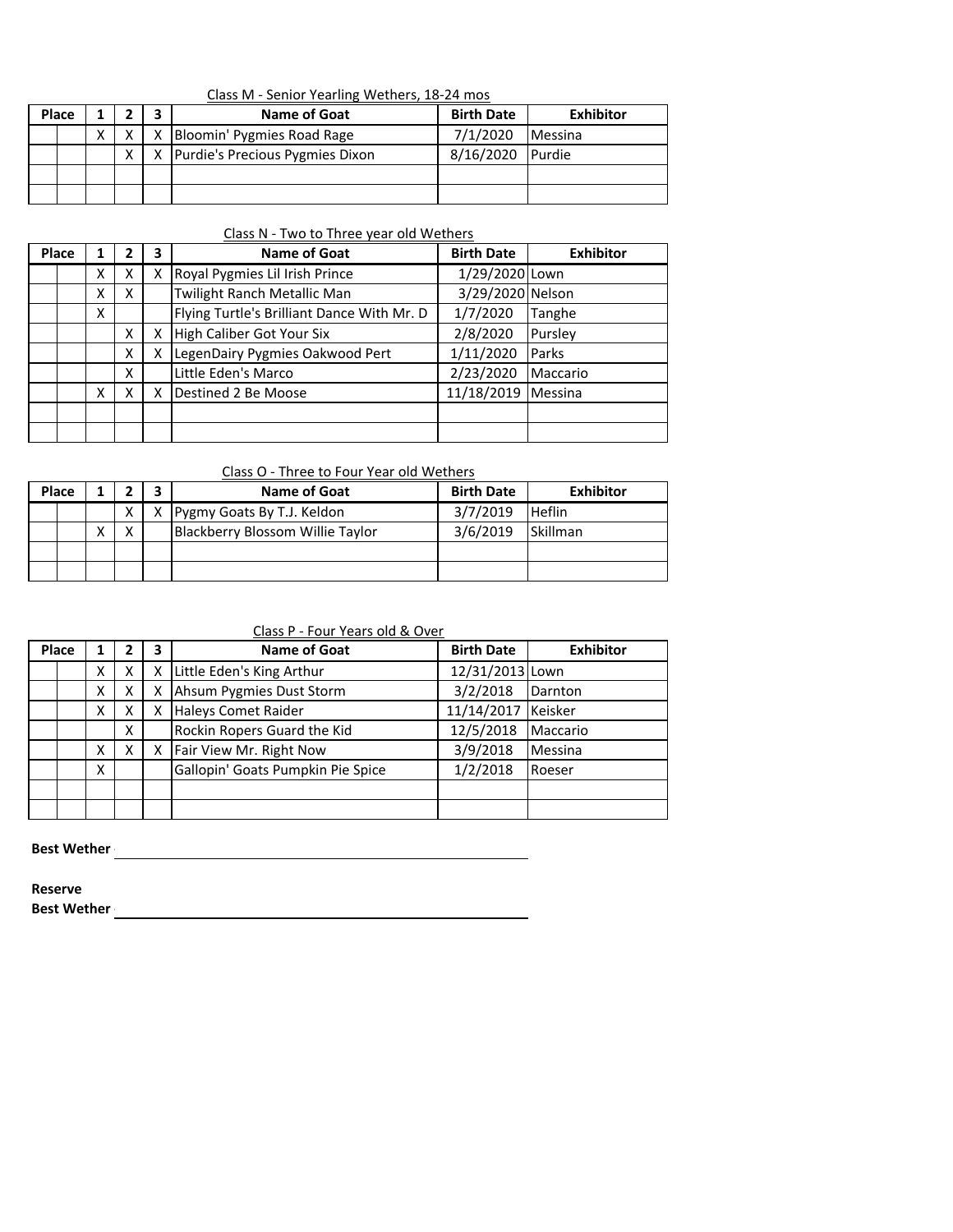# MASTER DOES

| Place | 1 |   | 3 | Name of Goat                           | <b>Birth Date</b> | <b>Exhibitor</b> |
|-------|---|---|---|----------------------------------------|-------------------|------------------|
|       |   | X | x | <b>PGCH Fair View Xs And Ohs</b>       | 3/6/2019          | Keith            |
|       |   | X | X | PGCH Flying Turtle's American Jivin'   | 11/14/2019        | <b>Krieg</b>     |
|       |   | x | x | PGCH Flying Turtle's Ambrosial America | 3/1/2018          | <b>Krieg</b>     |
|       |   | X | x | PGCH Ahsum Pygmies Baby Baby's Baby    | 10/3/2016         | Krieg            |
|       |   | X | х | PGCH Jamba's Pygmies Willa Cather      | 3/18/2019         | Parks            |
|       |   |   |   |                                        |                   |                  |
|       |   |   |   |                                        |                   |                  |
|       |   |   |   |                                        |                   |                  |
|       |   |   |   |                                        |                   |                  |

# JUNIOR DOES

Class 1 - Baby Doe Kid A, 0-2 mos

| Place |                   | Name of Goat                 | <b>Birth Date</b> | <b>Exhibitor</b> |
|-------|-------------------|------------------------------|-------------------|------------------|
|       | $\checkmark$<br>́ | A & J Sundown Pygmies Sienna | 3/22/2022         | <b>Cuellar</b>   |
|       |                   |                              |                   |                  |
|       |                   |                              |                   |                  |

Class 2 - Baby Doe Kid B, 2-4 mos

| Place |  |   |   | 3        | Name of Goat                        | <b>Birth Date</b> | <b>Exhibitor</b> |
|-------|--|---|---|----------|-------------------------------------|-------------------|------------------|
|       |  |   | X | $\times$ | A & J Sundown Pygmies Coral         | 2/10/2022         | <b>Cuellar</b>   |
|       |  |   |   |          | X   X   A & J Sundown Pygmies Olive | 2/8/2022          | <b>Cuellar</b>   |
|       |  |   | х |          | Valle Verde Perseus' Lily           | 3/8/2022          | Miller, G        |
|       |  | Χ | x |          | A & J Sundown Pygmies Hazel         | 2/8/2022          | Trone            |
|       |  |   |   |          |                                     |                   |                  |
|       |  |   |   |          |                                     |                   |                  |

### Class 3 - Junior Doe Kid, 4-6 mos

| Place |   |   | 3 | <b>Name of Goat</b>              | <b>Birth Date</b>   | <b>Exhibitor</b> |
|-------|---|---|---|----------------------------------|---------------------|------------------|
|       | х |   | x | Royal Pygmies Lil Irish Mocha    | 12/21/2021 Lown     |                  |
|       |   | x |   | 4 Daughters Ranch Arby           | 12/20/2021 Jacobsen |                  |
|       |   | X |   | 4 Daughters Ranch Arnie          | 12/20/2021 Jacobsen |                  |
|       | х |   | х | Parks' Ark Pygmies Etcetera      | 1/2/2022            | Messina          |
|       | x |   |   | Gallopin' Goats Sweet Potato Pie | 12/16/2021 Roeser   |                  |
|       |   |   |   |                                  |                     |                  |
|       |   |   |   |                                  |                     |                  |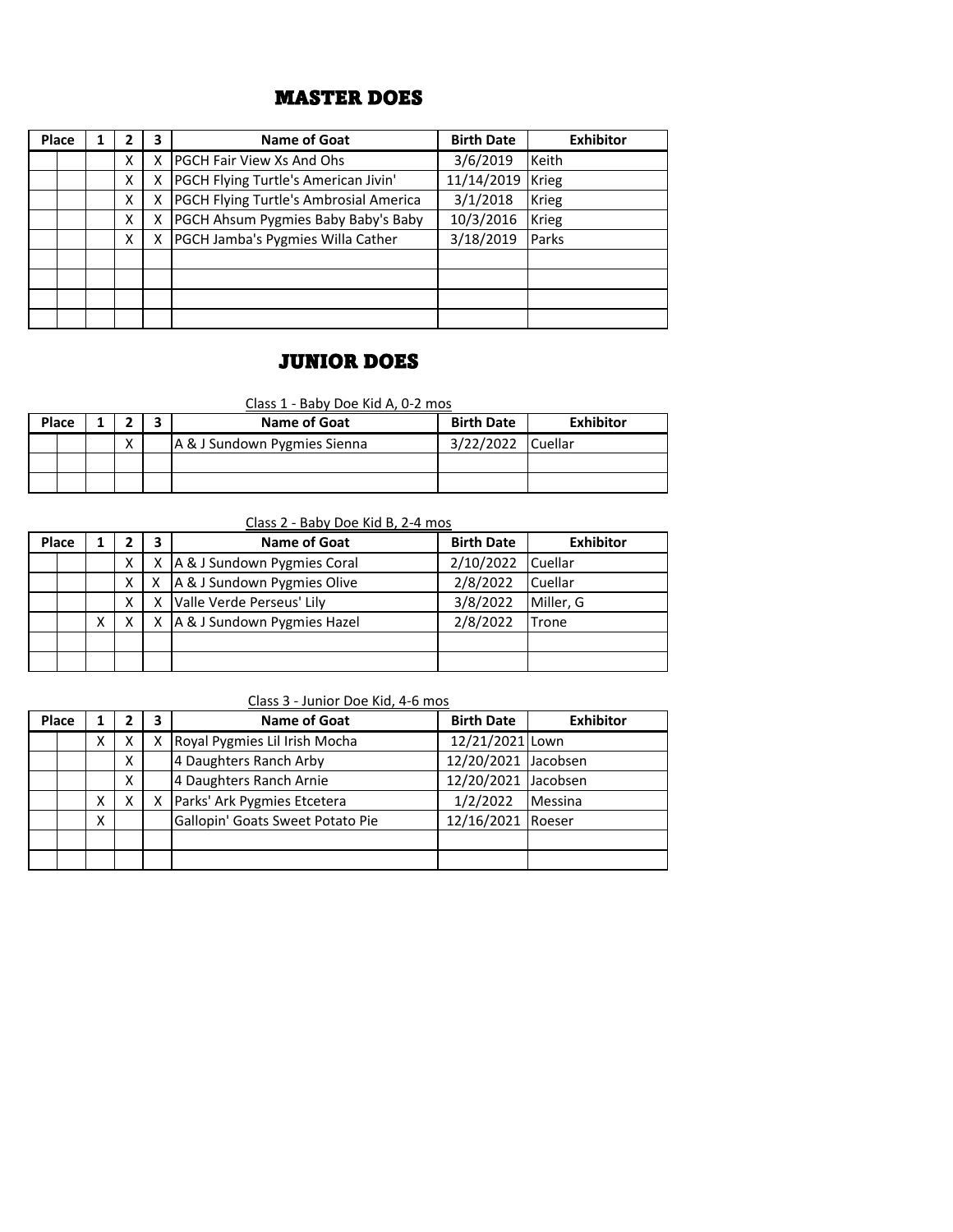| Class 4 - Intermediate Doe Kid A, 6-8 mos |  |
|-------------------------------------------|--|
|                                           |  |

| Place |   | 3 | <b>Name of Goat</b>              | <b>Birth Date</b>      | <b>Exhibitor</b> |
|-------|---|---|----------------------------------|------------------------|------------------|
|       | x | x | Three Goats Gruff & Co Drew      | 11/18/2021 Heflin      |                  |
|       | x |   | Three Goats Gruff & Co Wednesday | 9/22/2021              | <b>Heflin</b>    |
|       | x | x | Valle Verde D.A.'s Hera          | 11/4/2021              | Miller, G        |
|       |   | x | Fox Haven's One Love             | 10/17/2021 Miller, K&G |                  |
|       | x | x | Fox Haven's Kiss My (Uh Oh)      | 10/11/2021 Miller, K&G |                  |
|       |   |   |                                  |                        |                  |
|       |   |   |                                  |                        |                  |

#### Class 5 - Intermediate Doe Kid B, 8-10 mos

| Place |    | Name of Goat                       | <b>Birth Date</b> | Exhibitor      |
|-------|----|------------------------------------|-------------------|----------------|
|       | ΧI | X   A & J Sundown Pygmies Paisley  | 8/1/2021          | <b>Cuellar</b> |
|       |    | X Three Goats Gruff & Co Wednesday | 9/22/2021         | <b>Heflin</b>  |
|       |    |                                    |                   |                |
|       |    |                                    |                   |                |

## Class 6 - Senior Doe Kid, 10-12 mos

| Place |   | Name of Goat                     | <b>Birth Date</b> | <b>Exhibitor</b> |
|-------|---|----------------------------------|-------------------|------------------|
|       |   | X   Flying Diamond A Miss Myrtle | 6/27/2021 Emerson |                  |
|       |   | X Three Goats Gruff & Co Ryder   | 7/1/2021          | <b>Heflin</b>    |
|       | x | Happy Trails Farms Evlalie Ruth  | 6/12/2021         | Jacobsen         |
|       |   |                                  |                   |                  |
|       |   |                                  |                   |                  |

### Class 7 - Junior Dry Yearling, 12-16 mos

| Place | 1 | $\overline{2}$ | 3  | <b>Name of Goat</b>                  | <b>Birth Date</b> | <b>Exhibitor</b> |
|-------|---|----------------|----|--------------------------------------|-------------------|------------------|
|       |   |                | X. | Cobbs Cribs Ginny Weasley            | 3/18/2021         | Cobb             |
|       | X | X              | X  | Pygmy Goats By T.J. Keeley           | 4/26/2021         | Darnton          |
|       |   | X              | X  | Pygmy Goats By T.J. Ona              | 2/20/2021 Emerson |                  |
|       |   |                | X  | Pygmy Goats By T.J. Odezza           | 2/20/2021         | Josephson        |
|       | X | X              | X  | Flying Turtle's Gotta Good Gadget    | 4/22/2021         | Keisker          |
|       |   | X              | X  | Pygmy Goats By T.J. Oh Davids Desire | 5/2/2021          | Keisker          |
|       |   | X              | X  | Fair View Malarkey                   | 4/28/2021         | Keith            |
|       |   | X              | X. | Flying Turtle's Indescent Illiamna   | 2/26/2021         | Keith            |
|       |   | Χ              | X. | Flying Turtle's Ambrosial Axe        | 4/24/2021         | <b>Krieg</b>     |
|       |   | X              | X. | Flying Turtle's Mount Lola Lee       | 2/8/2021          | <b>Krieg</b>     |
|       |   | X              | X  | Valle Verde D.A.'s Hayleigh          | 4/5/2021          | Miller, G        |
|       |   |                | X  | Valle Verde Apollo's Elsa            | 3/10/2021         | Miller, G        |
|       |   |                | X  | Fox Haven's Bad Reputation           | 2/23/2021         | Miller, K&G      |
|       |   |                | X. | Fair View Galway Girl                | 3/14/2021         | Miller, K&G      |
|       |   | X              | X  | <b>Shasta View Da Bomb</b>           | 3/30/2021         | Miller, K&G      |
|       |   | X              | X. | Pygmy Goats By T.J. O'lanna          | 4/2/2021          | Purdie           |
|       |   |                | X  | Fair View Love Note                  | 2/25/2021         | Pursley          |
|       | X |                |    | Blackberry Blossom Shenandoah Waltz  | 2/15/2021         | Skillman         |
|       | X | X              | X. | Penny Ln Pygmies Estrella            | 3/28/2021         | Trone            |
|       |   |                | X. | Nibbly Goats Hippolyta               | 3/30/2021         | Wilcox           |
|       |   | X              | X  | Nibbly Goats All'swellthatendswell   | 3/5/2021          | Wilcox           |
|       |   |                | X  | Nibbly Goats Lavinia                 | 3/1/2021          | Wilcox           |
|       |   |                |    |                                      |                   |                  |
|       |   |                |    |                                      |                   |                  |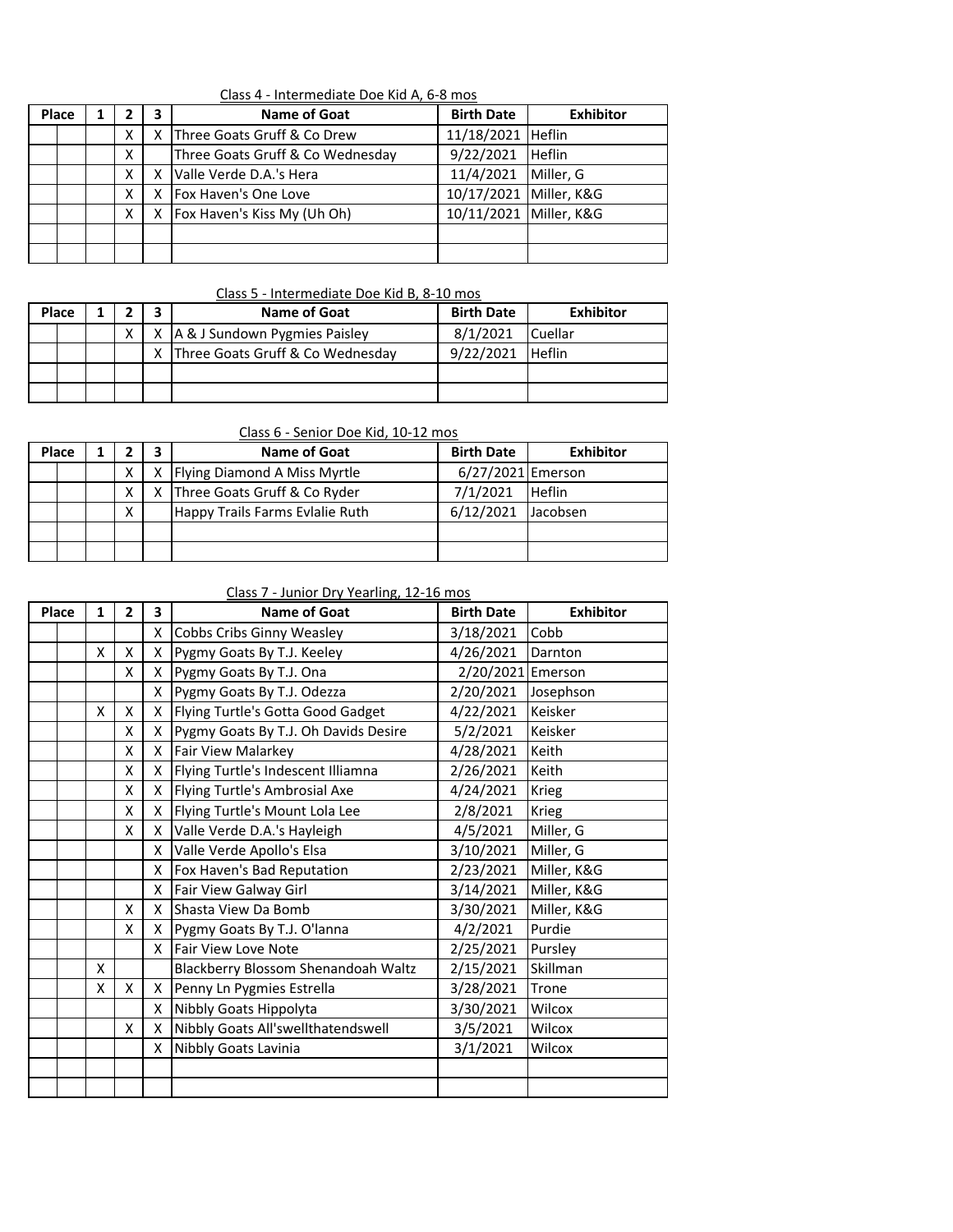| Place | 1 | 2  | 3 | <b>Name of Goat</b>                        | <b>Birth Date</b> | <b>Exhibitor</b> |
|-------|---|----|---|--------------------------------------------|-------------------|------------------|
|       |   | x  |   | Cobbs Cribs Ginny Weasley                  | 3/18/2021         | Cobb             |
|       |   | x  |   | Pygmy Goats By T.J. Odezza                 | 2/20/2021         | Josephson        |
|       |   | x  |   | Pygmy Goats By T.J. Kalianne               | 11/11/2019        | Josephson        |
|       |   | x  |   | Valle Verde Apollo's Elsa                  | 3/10/2021         | Miller, G        |
|       |   | X  |   | <b>Blazin' Pygmies Blair</b>               | 3/31/2021         | Miller, G        |
|       |   | x  |   | Fox Haven's Bad Reputation                 | 2/23/2021         | Miller, K&G      |
|       |   | x  |   | Fair View Galway Girl                      | 3/14/2021         | Miller, K&G      |
|       |   | X. |   | <b>Fair View Love Note</b>                 | 2/25/2021         | Pursley          |
|       |   | x  |   | <b>Blackberry Blossom Kentucky Morning</b> | 2/23/2021         | Skillman         |
|       |   | x  |   | Blackberry Blossom Virginia Waltz          | 2/23/2021         | Skillman         |
|       |   | X. |   | Blackberry Blossom Shenandoah Waltz        | 2/15/2021         | Skillman         |
|       |   | x  |   | Nibbly Goats Hippolyta                     | 3/30/2021         | Wilcox           |
|       |   | x  |   | <b>Nibbly Goats Lavinia</b>                | 3/1/2021          | Wilcox           |
|       |   |    |   |                                            |                   |                  |
|       |   |    |   |                                            |                   |                  |

Class 7b - Junior Dry Yearling, 12-16 mos Futurity

Class 8 - Intermediate Dry Yearling, 16-20 mos

| Place | 1 | $\overline{2}$ | 3 | <b>Name of Goat</b>                 | <b>Birth Date</b>  | <b>Exhibitor</b> |
|-------|---|----------------|---|-------------------------------------|--------------------|------------------|
|       |   | X              | X | <b>Flying Diamond A Miss Maple</b>  | 10/18/2020 Emerson |                  |
|       |   |                | x | Parks' Ark Pygmies Amethyst         | 1/16/2021          | Cobb             |
|       |   | X              | x | #1 Moore Kidd Bella Dancer          | 9/28/2020          | Cuellar          |
|       |   | X              | x | Flying Turtle's Ambrosial About You | 1/3/2021           | <b>Krieg</b>     |
|       |   | X              |   | Maccario Minis Maggie Rose          | 11/16/2020         | Maccario         |
|       | X | x              | x | Destined 2 Be Royal Harmony         | 11/28/2020         | Messina          |
|       |   | X              |   | Valkyries' Jiving Sister Charolette | 1/4/2021           | Mover            |
|       |   | X              | x | <b>WJE Pumpkin</b>                  | 11/19/2020         | Parks            |
|       |   | X              | x | LegenDairy Pygmies Black Dahlia     | 11/16/2020         | Parks            |
|       |   | X              | x | Nibbly Goats Double Sovereign       | 11/9/2020          | Wilcox           |
|       |   | X              | x | Nibbly Goats Rose Sovereign         | 11/9/2020          | Wilcox           |
|       |   |                |   |                                     |                    |                  |
|       |   |                |   |                                     |                    |                  |

|--|

| Place |  |              | Name of Goat                       | <b>Birth Date</b> | <b>Exhibitor</b> |
|-------|--|--------------|------------------------------------|-------------------|------------------|
|       |  | X            | X   Flying Turtle's Midnight Melya | 5/27/2020 Krieg   |                  |
|       |  | $\checkmark$ | Shasta View Mystery                | 7/10/2020         | Keith            |
|       |  |              |                                    |                   |                  |
|       |  |              |                                    |                   |                  |

<u> 1980 - Johann Barn, mars an t-Amerikaansk politiker (</u>

**JR Champion -**

**Reserve**

**JR Champion**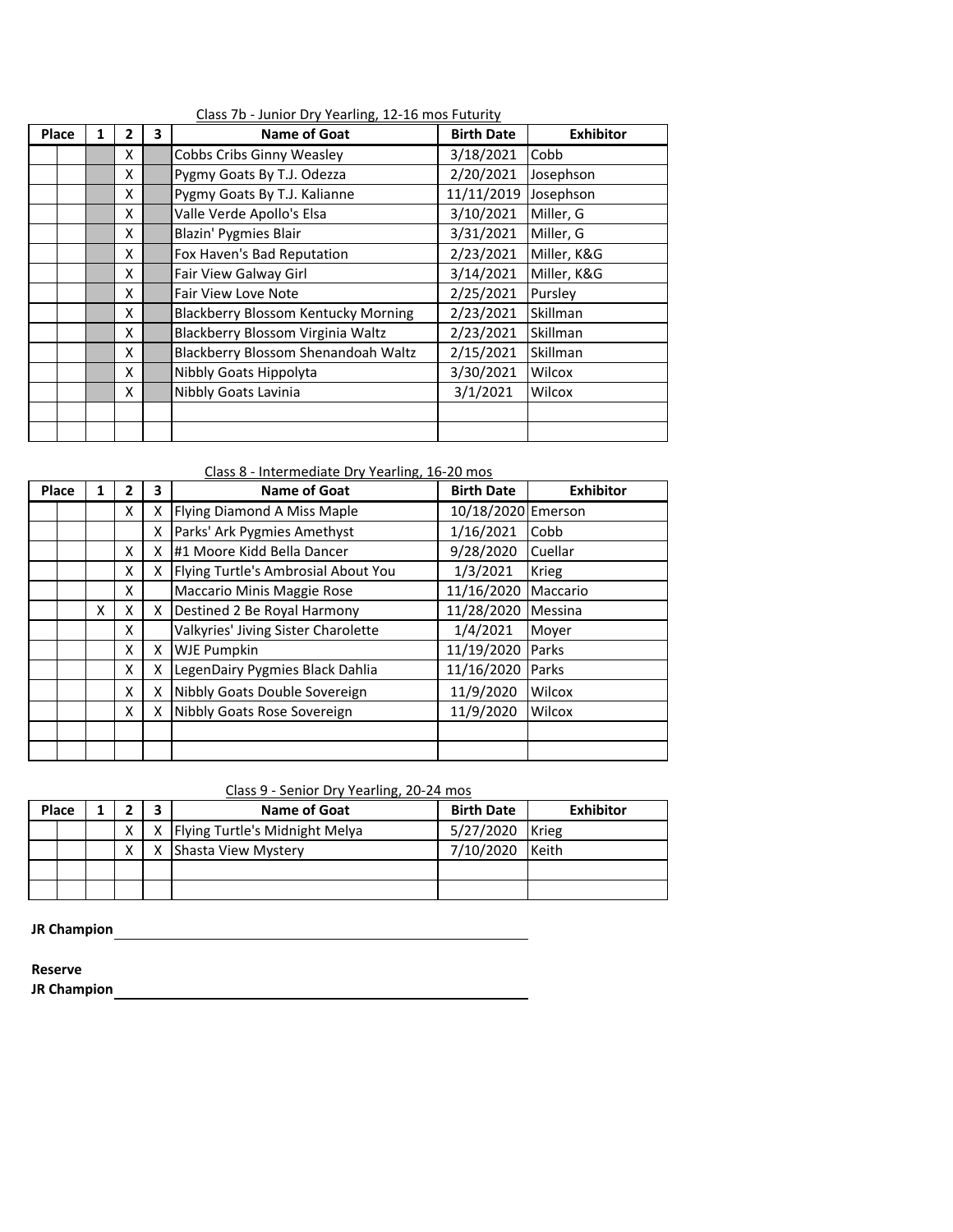# SENIOR DOES

### Class 10 - Milking Doe, Any age

| Place |  |   |   | Name of Goat                   | <b>Birth Date</b> | <b>Exhibitor</b> |
|-------|--|---|---|--------------------------------|-------------------|------------------|
|       |  |   | X | <b>Sundown Dancers Duchess</b> | 5/24/2019         | <b>Cuellar</b>   |
|       |  | x |   | X Pygmy Goats By T.J. Korona   | 3/7/2020          | Josephson        |
|       |  |   | x | <b>Haleys Comet Pansy</b>      | 1/27/2020         | Rickel           |
|       |  |   |   |                                |                   |                  |
|       |  |   |   |                                |                   |                  |

### Class 11 - Freshened Yearling

| Place |           | Name of Goat               | <b>Birth Date</b> | <b>Exhibitor</b> |
|-------|-----------|----------------------------|-------------------|------------------|
|       | $\lambda$ | Pygmy Goats By T.J. Kataya | 7/20/2020         | Josephson        |
|       |           |                            |                   |                  |
|       |           |                            |                   |                  |

# Class 12 - Two to Two & 1/2 year olds

| Place | 1 | 2 | 3 | Name of Goat                            | <b>Birth Date</b> | <b>Exhibitor</b> |
|-------|---|---|---|-----------------------------------------|-------------------|------------------|
|       |   |   | x | Blazin' Pygmies Vintage Heart           | 2/14/2020         | Cobb             |
|       |   | x | x | Pygmy Goats By T.J. Idalove             | 3/8/2020          | Josephson        |
|       |   | x | x | Valkyries' Sumatra Kiss                 | 5/8/2020          | <b>Krieg</b>     |
|       |   | x | x | Valle Verde Norse Damsel                | 3/5/2020          | Miller, G        |
|       | X |   |   | Sunnybank Keikis Herecomesthe Rayne     | 11/27/2019        | Nelson           |
|       |   | x | x | Parks' Ark Pygmies Princess Leia Iris   | 5/4/2020          | Parks            |
|       |   | x | x | Parks' Ark Pygmies Blu Violet           | 2/14/2020         | Parks            |
|       | X | X |   | <b>Blackberry Blossom Kentucky Girl</b> | 3/21/2020         | Skillman         |
|       | x |   |   | Flying Turtle's Midnight Moon Is Up     | 12/14/2019        | Tanghe           |
|       |   |   |   |                                         |                   |                  |
|       |   |   |   |                                         |                   |                  |

### Class 13 - Two & 1/2 to Three year olds

| Place | 1 |   | 3 | <b>Name of Goat</b>                | <b>Birth Date</b>   | <b>Exhibitor</b> |
|-------|---|---|---|------------------------------------|---------------------|------------------|
|       |   | x | χ | Gallopin' Goats Wave of Jasmine    | 11/16/2019 Braziel  |                  |
|       |   | х | X | Pygmy Goats By T.J. Zaytina        | 11/1/2019           | Josephson        |
|       |   | x | X | Pygmy Goats By T.J. Tammi's Waltz  | 10/10/2019 Keith    |                  |
|       | х | x | х | Gallopin' Goats Rhyd The Moonlight | 11/18/2019 Lown     |                  |
|       |   | x |   | K's Heavenly Hill Daisy            | 11/15/2019 Maccario |                  |
|       |   |   |   |                                    |                     |                  |
|       |   |   |   |                                    |                     |                  |

### Class 14 - Three years old

| Place | 1 |   | 3 | <b>Name of Goat</b>                     | <b>Birth Date</b> | <b>Exhibitor</b> |
|-------|---|---|---|-----------------------------------------|-------------------|------------------|
|       |   | x | χ | <b>Fair View Lottie</b>                 | 2/28/2019         | <b>Heflin</b>    |
|       | x | x | Χ | Long Branch Cheyenne Autumn             | 6/8/2018          | Keisker          |
|       |   | X | Χ | Valkyries' Tenancy At Will              | 11/7/2018         | <b>Krieg</b>     |
|       |   | X | Χ | Flying Turtle's Gracefully Guilty       | 10/18/2018        | Krieg            |
|       |   | X | x | Valle Verde Norse' Calista              | 3/29/2019         | Miller. G        |
|       |   | x | x | Griffith's Mystify (Me)                 | 3/20/2019         | Miller, K&G      |
|       | Χ | X | x | <b>Blackberry Blossom Stormy Waters</b> | 2/26/2019         | Trone            |
|       |   | x | x | <b>Blackberry Blossom Redwing</b>       | 9/3/2019          | Trone            |
|       |   |   |   |                                         |                   |                  |
|       |   |   |   |                                         |                   |                  |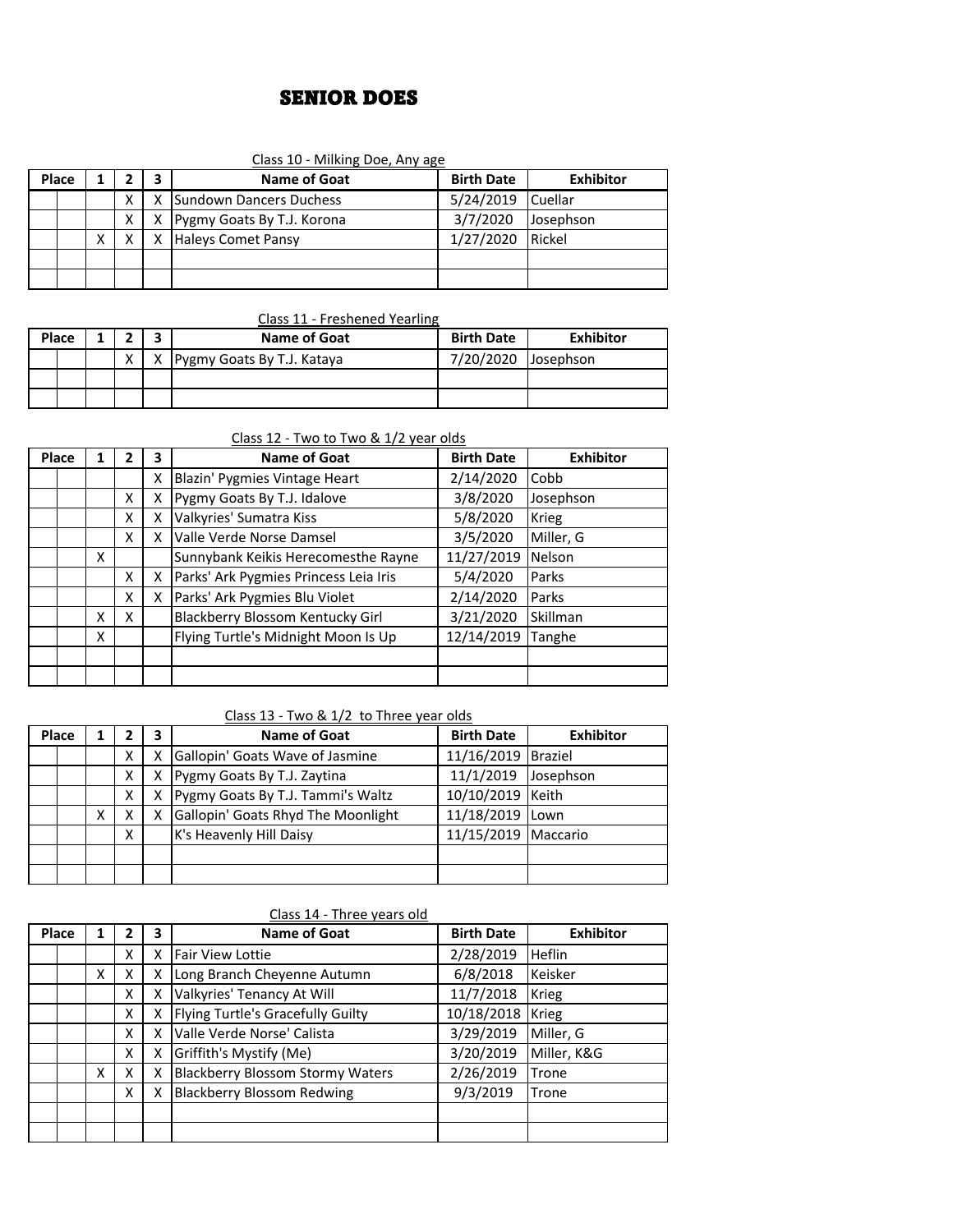|       |   |   |   | Class 15 - Four Year olds          |                   |                  |
|-------|---|---|---|------------------------------------|-------------------|------------------|
| Place |   |   | 3 | <b>Name of Goat</b>                | <b>Birth Date</b> | <b>Exhibitor</b> |
|       |   | x |   | Pygmy Goats By T.J. Zulu           | 3/4/2018          | Josephson        |
|       |   | x |   | Rockin' Roper's Guard the Geisha   | 4/22/2018         | Maccario         |
|       | χ |   |   | Falling Star's Ain't No Plain Jane | 3/28/2018         | <b>Messina</b>   |
|       | x |   |   | Gallopin' Goats Royal Karma        | 1/1/2018          | Messina          |
|       |   | x |   | Morgan Crossing Lady Jan           | 3/5/2018          | Miller, G        |
|       |   |   |   |                                    |                   |                  |
|       |   |   |   |                                    |                   |                  |

#### Class 16 - Five Year olds

| Place |  |   | 3 | <b>Name of Goat</b>                | <b>Birth Date</b> | <b>Exhibitor</b> |
|-------|--|---|---|------------------------------------|-------------------|------------------|
|       |  | Χ | X | Falling Star's Maggie Mae          | 3/9/2017          | <b>Braziel</b>   |
|       |  | x | x | Flying Turtle's Midnight Makana    | 4/10/2017         | <b>Krieg</b>     |
|       |  | x | χ | Valle Verde Holden's Hermoine      | 3/24/2017         | Miller. G        |
|       |  | Χ | x | Parks' Ark Pygmies Eliza Doolittle | 12/20/2016 Parks  |                  |
|       |  | X |   | Blackberry Blossom Kentucky Waltz  | 1/23/2017         | Skillman         |
|       |  |   |   |                                    |                   |                  |
|       |  |   |   |                                    |                   |                  |

### Class 17 - Six years old & Over

| Place |  |  |   | Name of Goat                 | <b>Birth Date</b> | <b>Exhibitor</b> |
|-------|--|--|---|------------------------------|-------------------|------------------|
|       |  |  | x | Long Branch Rose of Cimaaron | 3/8/2015          | <b>Keisker</b>   |
|       |  |  |   |                              |                   |                  |
|       |  |  |   |                              |                   |                  |

**SR Champion**  $\qquad \qquad$ 

**Reserve**

**SR Champion -**

**Grand Champion Doe -**

**Reserve Grand Champion Doe -**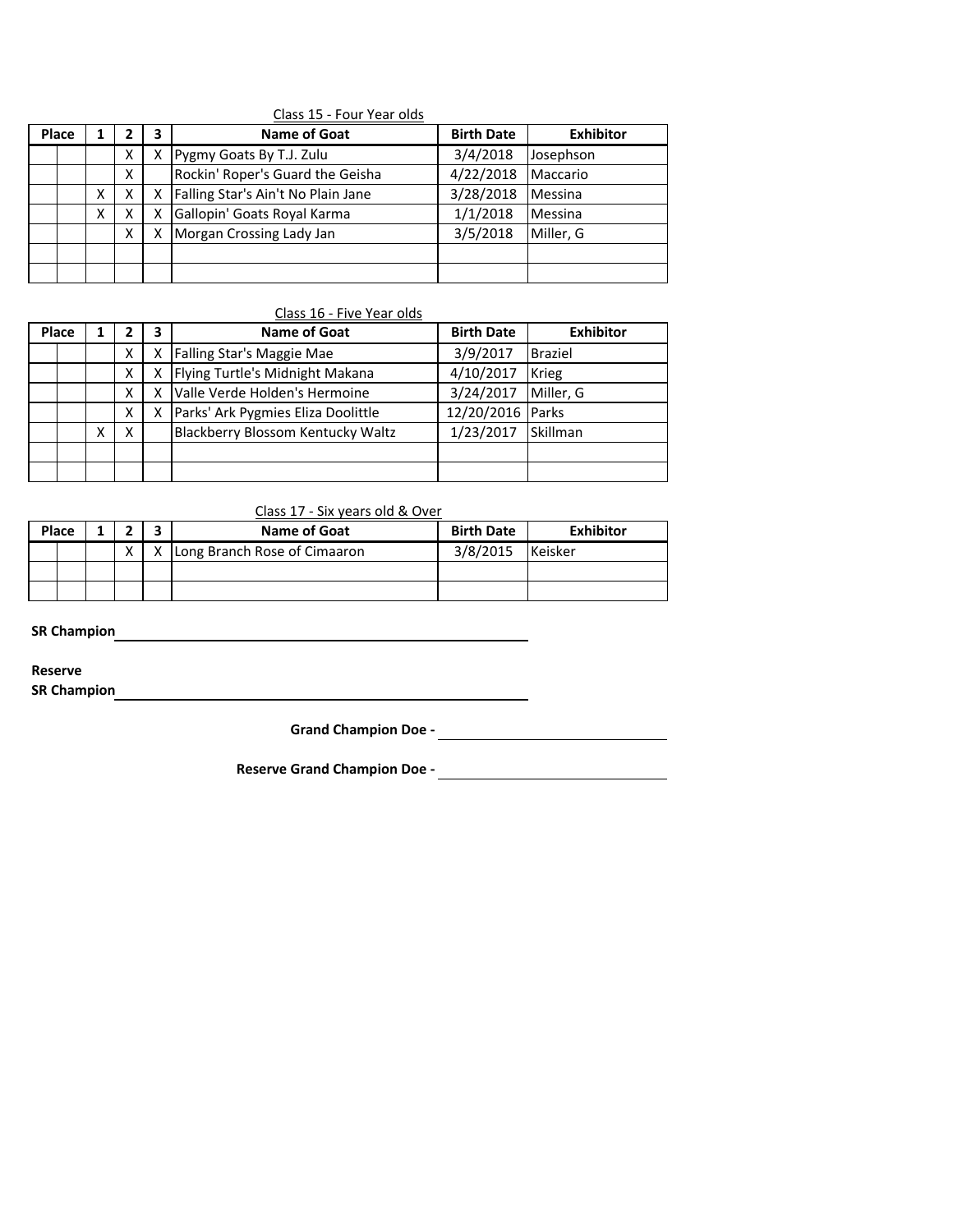# MASTER BUCKS

| Place |  |   |    | <b>Name of Goat</b>                             | <b>Birth Date</b> | <b>Exhibitor</b> |
|-------|--|---|----|-------------------------------------------------|-------------------|------------------|
|       |  |   | X  | <b>PGCH Flying Turtle's Gather GottaGetAway</b> | 12/15/2019 Keith  |                  |
|       |  |   | X. | <b>PGCH Pygmy Goats By T.J. Kruz</b>            | 1/14/2019         | <b>Cuellar</b>   |
|       |  | X | X. | <b>PGCH Jamba's Pygmies Moondoggie</b>          | 2/16/2019         | <b>Parks</b>     |
|       |  |   |    |                                                 |                   |                  |
|       |  |   |    |                                                 |                   |                  |

# JUNIOR BUCKS

Class 18 - Baby Buck Kid, 0-3 mos

| Place |  | А | ∽ | <b>Name of Goat</b> | <b>Birth Date</b> | <b>Exhibitor</b> |
|-------|--|---|---|---------------------|-------------------|------------------|
|       |  |   |   |                     |                   |                  |
|       |  |   |   |                     |                   |                  |
|       |  |   |   |                     |                   |                  |

Class 19 - Junior Buck Kid, 3-6 mos

| Place |  |   | Name of Goat                           | <b>Birth Date</b> | Exhibitor     |
|-------|--|---|----------------------------------------|-------------------|---------------|
|       |  | x | X   Parks' Ark Pygmies Mr. Mistoffeles | 1/2/2022          | <b>IParks</b> |
|       |  |   |                                        |                   |               |
|       |  |   |                                        |                   |               |

Class 20 - Intermediate Buck Kid, 6-9 mos

|  | Place |           |   | Name of Goat           | <b>Birth Date</b>   | <b>Exhibitor</b> |
|--|-------|-----------|---|------------------------|---------------------|------------------|
|  |       | $\lambda$ | x | <b>ITK3 Ranch Rood</b> | 11/14/2021 Jacobsen |                  |
|  |       |           |   |                        |                     |                  |
|  |       |           |   |                        |                     |                  |

Class 21 - Senior Buck Kid, 9-12 mos

| Place |  |                            | Name of Goat                  | <b>Birth Date</b>   | Exhibitor |
|-------|--|----------------------------|-------------------------------|---------------------|-----------|
|       |  |                            | X Pygmy Goats By T.J. Artemis | 7/21/2021 Josephson |           |
|       |  | LegenDairy Pygmies Azurite | 8/19/2021 Parks               |                     |           |
|       |  |                            |                               |                     |           |
|       |  |                            |                               |                     |           |

**JR Champion -**

**Reserve**

**JR Champion -**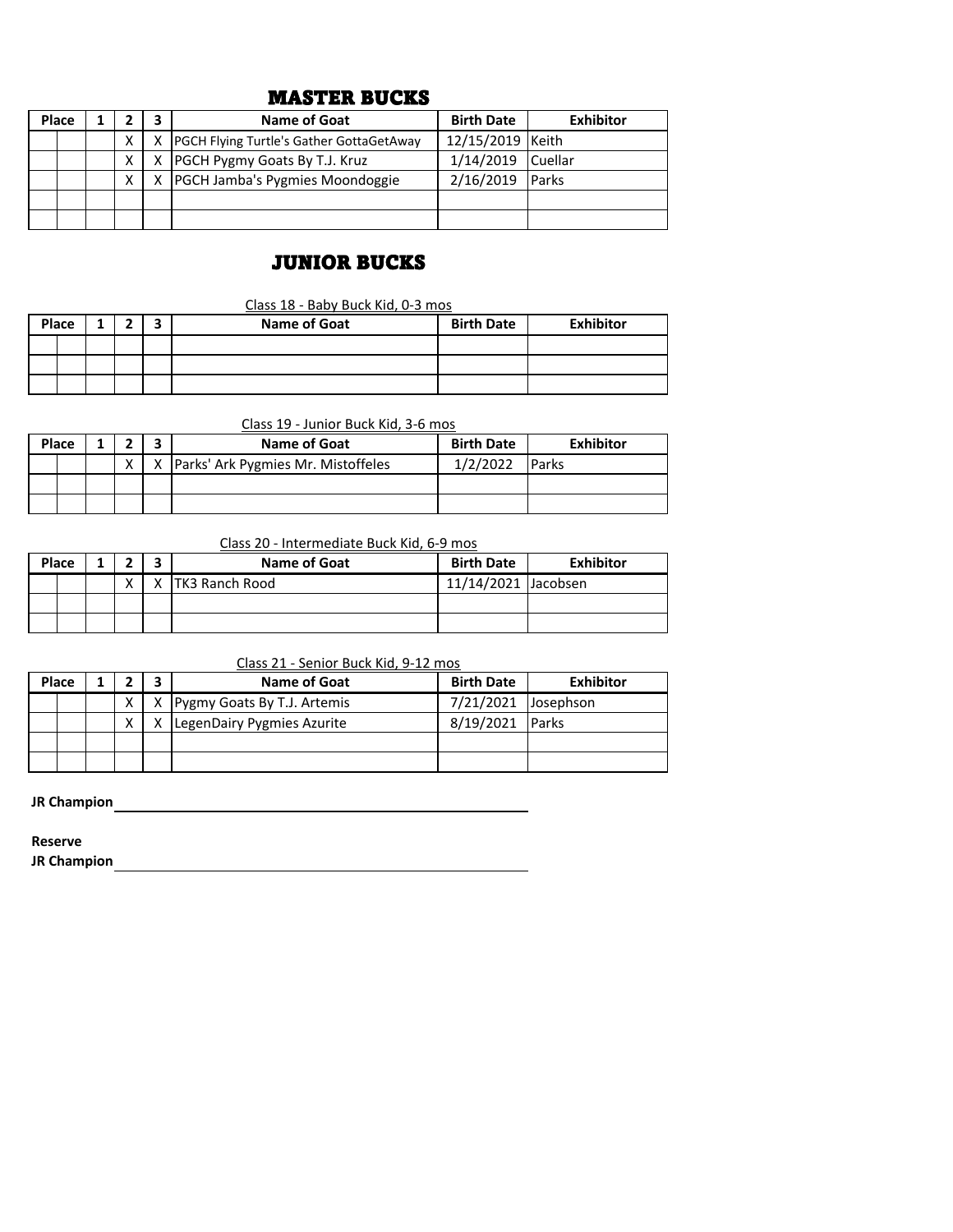# SENIOR BUCKS

|  |  |  | Class 22 - Junior Yearling Buck, 12-16 mos |  |
|--|--|--|--------------------------------------------|--|
|  |  |  |                                            |  |

|  | Place |  |   | 3                               | Name of Goat                        | <b>Birth Date</b> | <b>Exhibitor</b> |
|--|-------|--|---|---------------------------------|-------------------------------------|-------------------|------------------|
|  |       |  |   | x                               | Nibbly Goats Theseus                | 3/30/2021         | <b>Braziel</b>   |
|  |       |  | x | Flying Turtle's Leaf Blower Lee | 5/3/2021                            | <b>Krieg</b>      |                  |
|  |       |  |   | х                               | Destined 2 Be Irish Sabotage        | 4/24/2021         | Messina          |
|  |       |  | x |                                 | K's Heavenly Hill Ntallamanrdpajama | 3/20/2021         | <b>Skillman</b>  |
|  |       |  |   |                                 |                                     |                   |                  |
|  |       |  |   |                                 |                                     |                   |                  |

### Class 22 b- Junior Yearling Buck, 12-16 mos Futurity

| Place |  | Name of Goat                        | <b>Birth Date</b>  | Exhibitor |
|-------|--|-------------------------------------|--------------------|-----------|
|       |  | Blackberry Blossom Tennessee Waltz  | 2/23/2021 Skillman |           |
|       |  | Blackberry Blossom Whistler's Waltz | 2/15/2021 Skillman |           |
|       |  |                                     |                    |           |

### Class 23 - Intermediate Yearling Buck, 16-20 mos

| Place  |        |                              |                              | Name of Goat             | <b>Birth Date</b>    | <b>Exhibitor</b> |
|--------|--------|------------------------------|------------------------------|--------------------------|----------------------|------------------|
| х<br>x |        | Maccario Minis Merle Haggard | 11/16/2020 Maccario          |                          |                      |                  |
|        | х<br>x |                              | Gallopin' Goats Savage Skies | 11/27/2020 Braziel       |                      |                  |
|        |        |                              | χ                            | Pygmy Goats By T.J. Bear | 10/31/2020 Josephson |                  |
|        |        |                              |                              |                          |                      |                  |
|        |        |                              |                              |                          |                      |                  |

### Class 24 - Senior Yearling Buck, 20-24 mos

| Place |  | <b>Name of Goat</b>                   | <b>Birth Date</b>       | Exhibitor     |
|-------|--|---------------------------------------|-------------------------|---------------|
|       |  | X   X   Flying Turtle's Thunderstruck | 5/23/2020   Miller, K&G |               |
|       |  | LegenDairy Pygmies Douglas Fir        | 8/25/2020               | <b>IParks</b> |
|       |  |                                       |                         |               |
|       |  |                                       |                         |               |

### Class 25 - Two to Two & 1/2 year olds

|  | Place |   | <b>Name of Goat</b>                | <b>Birth Date</b> | <b>Exhibitor</b> |
|--|-------|---|------------------------------------|-------------------|------------------|
|  |       | v | Valkyries' Navino Brew             | 5/17/2020         | <b>Krieg</b>     |
|  |       | x | X   Parks Ark Pygmies Purple Sabre | 5/4/2020          | <b>Parks</b>     |
|  |       |   |                                    |                   |                  |
|  |       |   |                                    |                   |                  |

#### Class 26 - Two & 1/2 to Three year olds

| Place |   | 3 | <b>Name of Goat</b>              | <b>Birth Date</b> | <b>Exhibitor</b> |
|-------|---|---|----------------------------------|-------------------|------------------|
|       | Χ | x | Nibbly Goats Hector              | 5/25/2019         | <b>Wilcox</b>    |
|       | Χ | X | Pygmy Goats By T.J. Oh Malley    | 8/29/2019         | Josephson        |
|       | Χ |   | Nibbly Goats Achilles            | 9/12/2019         | Maccario         |
|       | x | х | Haleys Comet California Diplomat | 1/27/2020         | <b>I</b> Purslev |
|       |   |   |                                  |                   |                  |
|       |   |   |                                  |                   |                  |